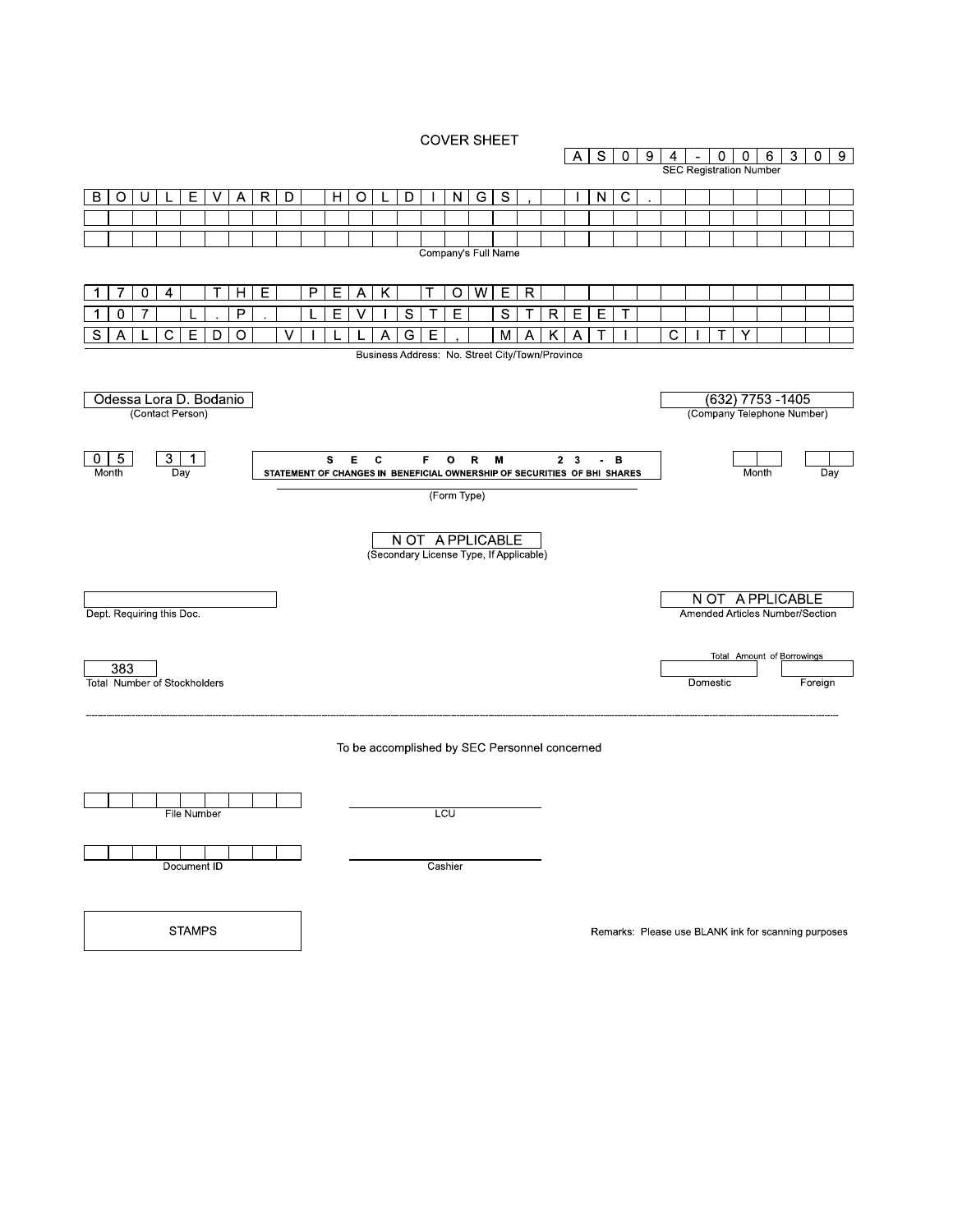# **SECURITIES AND EXCHANGE COMMISSION**

 **Metro Manila, Philippines**

**FORM 23-B**

### **STATEMENT OF CHANGES IN BENEFICIAL OWNERSHIP OF SECURITIES**

Check box if no longer subject **Filed pursuant to Section 23 of the Securities Regulation Code** 

to filing requirement

# Name and Address of Reporting Person to Issuer Name and Trading Symbol 2. Issuer Name and Trading Symbol 7. Relationship of Reporting Person to Issuer (Check all applicable) PANLILIO JOSE MARCEL E. & Family BOULEVARD HOLDINGS, INC. "BHI" (Last) (First) (Middle) 3. Tax Identification 5. Statement for X Director **X 10% Owner** Number **Number Number Number Number Number Number Number Number Number Number Number Other Other** Other (give title below) (specify below) 1704 Peak Tower, 107 L.P Leviste Street 224-245-250-000 'May 2022 (Street) **A.** Citizenship Chairman/President & CEO Original (MonthYear) MAKATI CITY 1227 Filipino NA (City) (Province) (Postal Code) Table 1 - Equity Securities Beneficially Owned 2. Transaction 4. Securities Acquired (A) or Disposed of (D) 3. Amount of Securities Owned at End of Month 4 Ownership Form: 6. Nature of Indirect Beneficial Date **Direct (I) \*** Ownership **Direct (I) \*** Ownership (Month/Day/Year) **% Number of Shares** Shares (A) or (D) Price Common Shares 05/12/2022 4,800,000 (D) 0.073 05/12/2022 13,000,000 (D) 0.073 05/13/2022 4,800,000 (D) 0.072 05/13/2022 5,500,000 (D) 0.073 05/17/2022 6,100,000|(D) 0.082 | 39.96%| 4,795,684,776|I 0.03% 3,502,000 D 3. Amount of Securities Owned at End of Month

**If the change in beneficial ownership is 50% of the previous shareholdings or is equal to 5% of the outstanding capital stock of the issuer, provide the disclosure requirements set forth on page 3 of this form.**

(Print or Type Responses)

Reminder: Report on a separate line for each class of equity securities beneficially owned directly or indirectly.

(1) A person is directly or indirectly the beneficial owner of any equity security with respect to which he has or shares:

(A) Voting power which includes the power to vote, or to direct the voting of, such security; and/or

(B) Investment power which includes the power to dispose of, or to direct the disposition of, such security.

- (2) A person will be deemed to have an indirect beneficial interest in any equity security which is:
	- (A) held by members of a person's immediate family sharing the same household;
	- (B) held by a partnership in which such person is a general partner;
	- (C) held by a corporation of which such person is a controlling shareholder; or

(D) subject to any contract, arrangement or understanding which gives such person voting power or investment power with respect to such security.

**REVISED**